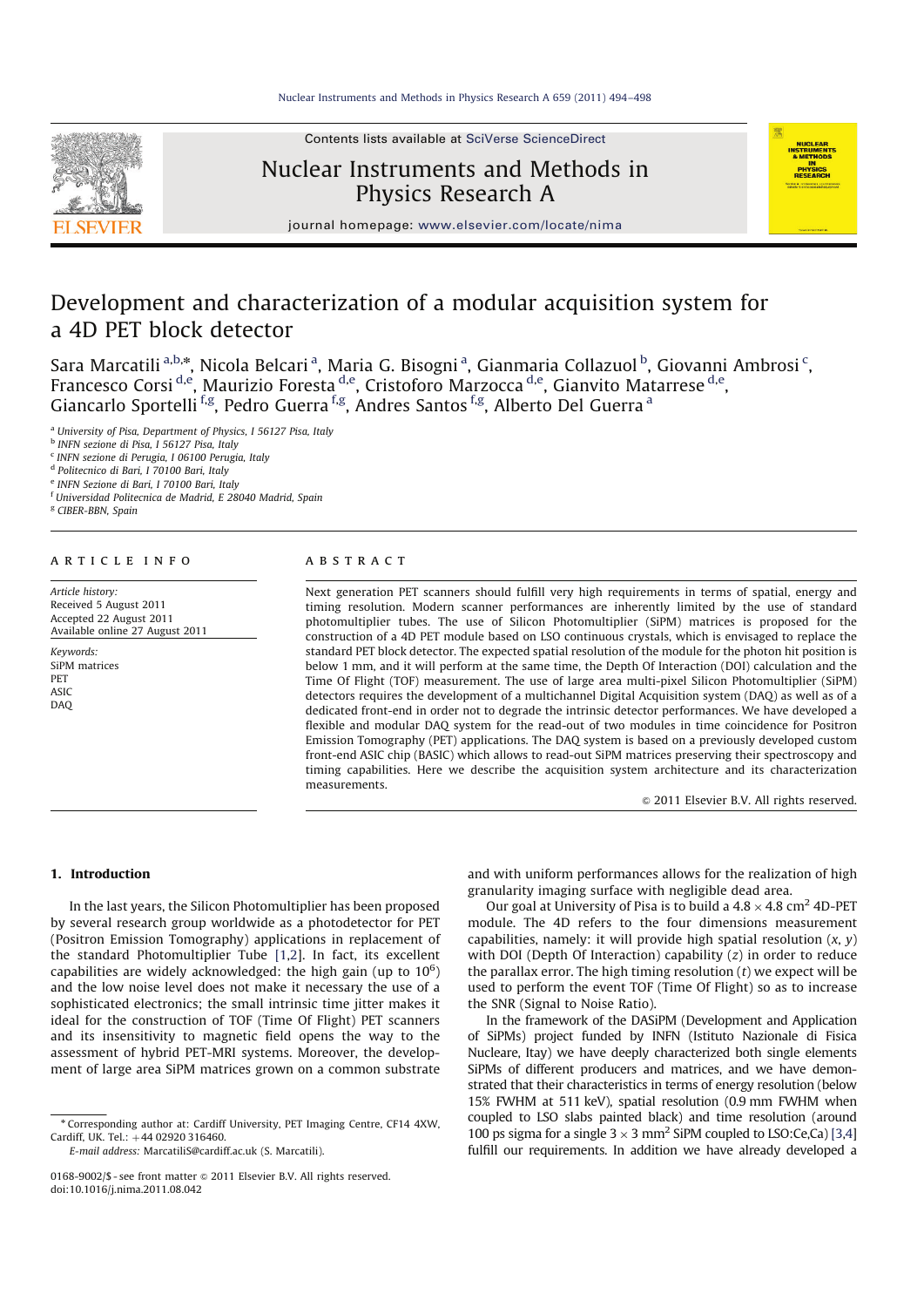dedicated front-end in order to handle signals from SiPM matrices without degrading their large dynamic range [5,6].

Currently a custom modular acquisition system for the readout of two heads of a reduced size (2.4  $\times$  2.4 cm<sup>2</sup>) prototype of the 4D-PET block detector is under development. This system consists of  $9+9$  identical DAQ boards housing a custom ASIC front-end chip for the read-out of each detector head. A high performance master FPGA will handle the acquisition of the signals from the front-end boards managing the time coincidence and the TOF algorithm [7].

In this paper we present the acquisition system that includes a custom ASIC front-end, and its characterization measurements with and without the photodetector connected.

#### 2. Four years of R&D on Silicon Photomultipliers

The performances of SiPM pixels and matrices as a photodetector for PET have been deeply investigated by the DASiPM collaboration in the last four years. Photodetectors up to  $8 \times 8$ pixels with a 1.5 mm pitch produced at FBK-irst (Trento, Italy) [8] have been coupled to LSO scintillator crystals of different sizes and designs in order to study their time, energy and spatial resolution capabilities.

Continuous slabs of LSO of the same size of the detector and 0.5 cm thick have been used to perform spectroscopic measurement with a <sup>22</sup>Na source [3,4]. The typical  $2^{2}$ Na energy resolution at 511 keV in time coincidence is below 15% FWHM, adequate for PET applications.

The very low intrinsic time jitter (about 70 ps at single photoelectron level) of the SiPM has been measured [9] using a Ti:sapphire laser with jitter below 100 fs. It has been demonstrated that SiPM intrinsic timing performances do not significantly affect the module performances when it is coupled to a scintillator crystal. Measurements made with a  $3 \times 3$  mm<sup>2</sup> SiPM pixel coupled to a LSO:Ce,Ca crystal of the same area have shown a time jitter resolution slightly above 100 ps sigma for the single device [10] which is comparable to that expected considering LSO decay time properties and detector efficiency [11].

Extremely encouraging results have been achieved for the spatial resolution capabilities of SiPM matrices when they are coupled to continuous LSO slab painted black on the other faces. A  $22$ Na point source placed very near the detector module has been collimated performing a time coincidence with a far away LSO single pixel of 1 mm<sup>2</sup> surface; in this way a light spot has been obtained, that can be used to scan the module moving the source and the crystal pixel simultaneously. With this set-up we were able to reconstruct the spot spatial position with a sub-millimetric resolution (FWHM) [12].

SiPM matrices require the development of a dedicated multichannel front-end capable to respect their high dynamic range and their excellent timing performances. At Politecnico of Bari, in the framework of the DaSiPM collaboration, a mixed signal ASIC (BASIC chip) for the read-out of SiPM matrices based on a current buffer approach has been developed, and its design and performances have already been described in a previous work [5]. In this way the signal can be easily duplicated and split into two lines: a fast one, including a current discriminator, which provides the trigger signal, and a slow one, yielding the analog signal proportional to the energy deposited. The architecture includes also a fast-OR circuit for the ultimate trigger generation (FASTOR) and a standard cell digital module which manages the multiplexing of the channels. The BASIC can provide three different gains  $(1 V)pC$ , 0.5 V/pC, 0.33 V/pC). The lower gain guarantees a 70 pC dynamic range, which has been optimized for the read-out of SiPMs coupled to LSO crystals painted black. An 8 channel version of this chip has already been tested [13] while a 32 channel design is already available and it is currently under test [6].

# 3. The 4D-PET module

At University of Pisa and INFN Pisa we are planning to build a high spatial and time resolution PET module with DOI capabilities. In its final version this module will have an overall size of  $4.8 \times 4.8$  cm<sup>2</sup>, comparable to the size of the standard block detector [14], and hence, it might be considered its successor in the construction of clinical PET scanners.

The module will be based on a single LSO monolithic scintillator read by two layers of SiPMs placed on the two opposite faces of the crystal. The bottom layer, which is the one where the radiation is entering, will be composed of  $12 \times 12$  (144) Silicon Photomultiplier pixels with a size of  $4 \times 4$  mm<sup>2</sup> each, while the top layer will be composed of  $4 \times 4$  64 channel SiPM matrices (see Fig. 1) on a 1.5 mm pitch. The low spatial granularity detection surface (bottom) is the one on which the gamma radiation enters, and it will provide improved timing information thanks to the larger photon collection surface of the single detector element. Conversely, the high granularity surface (top), thanks to the smaller pitch, will allow the reconstruction of the hit position with a high spatial resolution. Data from both sides will be used to reconstruct the depth of interaction (DOI) for each event so as to reduce the parallax error. In order to avoid internal reflections and improve the spatial resolution capabilities of the module, LSO crystal will be painted black on the surfaces not facing the detectors.

Despite some aspects of the design are not unprecedented [15–17] for what concerns the DOI and TOF measurements or the continuous crystal approach, our detector will benefit of the additional advantages introduced by the use of SiPM matrices. Currently, the acquisition system for a proof of principle prototype of reduced size is under construction. It presents the same conceptual design of the previously described module but with only one-quarter of its detection surface  $(2.4 \times 2.4 \text{ cm}^2)$  and a smaller number of channels. The high granularity surface will be composed of 4 SiPM matrices (256 channels) while the low granularity one will be composed of 36 single SiPM pixels. Here we present the DAQ system and measurements concerning this  $2.4 \times 2.4$  cm<sup>2</sup> prototype.



Fig. 1. Conceptual design of the 4D PET prototype. The top layer is composed of  $4 \times 4$  64 channels SiPM matrices with a 1.5 mm pitch and it is expected to provide the spatial information with a submillimetric resolution. The bottom layer is composed of  $12 \times 12$  single SiPM pixels of  $4 \times 4$  mm<sup>2</sup> area and it will provide the timing information.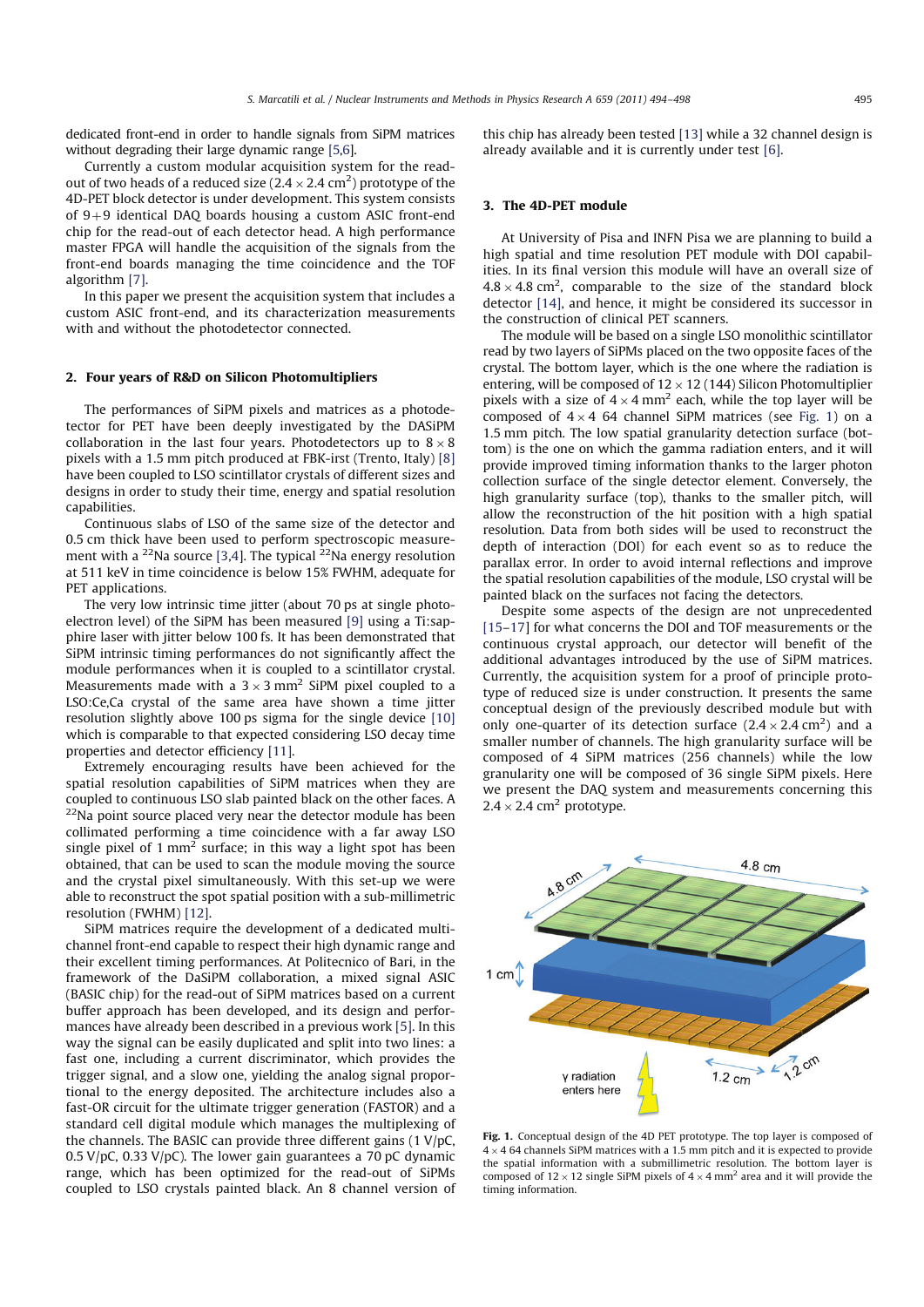

Fig. 2. Acquisition system architecture for the proof-of-principle prototype.

#### *3.1. Read-out system architecture*

We have developed an acquisition system for the read-out of two modules of the 4DPET detector. The core of the system is a cross-application acquisition board (called mother board) capable of handling up to 18 DAQ boards in each of which it is possible to place a dedicated front-end [7].

Each DAQ board can read from 8 up to 32 channels of the detector module depending on the version of the BASIC mounted. The BASIC is housed on a mezzanine board in order to allow an easy replacement of the chip which is possible thanks to the BASIC serial output. In each DAQ board, a single channel, 10 bit, 105 MSPS (Mega Samples Per Second) ADC allows for the conversion of the signals coming from the sample-and-hold circuit in the BASIC; an FPGA (Cyclone II from Altera, 101 Innovation Drive San Jose, CA, USA) controls the data read-out and sends the energy and timing signals to the mother board when it receives a valid trigger.

A high performance FPGA (Stratix III from Altera) on the mother board manages the time coincidence algorithm and also the TOF signals thanks to a fully digital one channel TDC. The communication with the host PC is via USB 2.0 protocol.

# *3.2. Acquisition system architecture*

The acquisition system we have built allow the handling of two heads proof-of-principle prototype (see Fig. 2). Each head is composed of four 64 channel SiPM matrices to provide the spatial information on one side, and by an array of  $6 \times 6$  16 mm<sup>2</sup> SiPM pixels to provide the timing signal on the other side of the crystal. Hence,  $8+8$  DAQ boards are necessary to read the top layer of the two modules, while two spare DAQ boards remain for the readout of the two modules bottom layers. Although in the future we plan to develop a custom TDC chip to read-out the timing signals, the preliminary use of the BASIC allows us to use the same DAQ board design both for the high and low granularity detection surface by maintaining satisfying timing performances at the same time.

#### 4. DAQ system performances

Currently all the acquisition boards are available and most of the firmware has been written. First tests of one DAQ board mounting an 8 channel version of the BASIC have been carried out

in order to prove the excellent performances of our acquisition system in terms of linearity, uniformity and timing capabilities. Measurements have been performed with and without connecting the photodetector to the electronics.

# *4.1. System linearity and uniformity*

Standard characterization measurements of the front-end chip have been carried out by injecting a variable charge to the eight BASIC inputs through a capacitor. The calibration curves for the analog stage of the eight channels (see Fig. 3 top) have been demonstrated to be uniform at a 2% level of accuracy. The response of the BASIC for the three different gains that are available has also been investigated: results are shown in Fig. 3 (bottom) for a single channel.

In order to prove the high uniformity of our system, eight channels of one FBK SiPM matrix on the same row have been connected to the BASIC inputs. Then a scanning of the detector has been performed by using a LSO pixel of  $1 \times 1$  mm<sup>2</sup> area by 10 mm length. Spectra have been acquired for each scanning position with a 0.5 mm step and counts registered in each SiPM pixel have been plotted as a function of the LSO crystal actual position (see Fig. 4). Although data have not been corrected either for the gain differences among the pixels of the detector or for the gain differences and pedestals of the electronics, we were able to reconstruct the profile of each SiPM pixel. As it is shown in Fig. 4



Fig. 3. The calibration curves for the analog stages of the eight channels of the BASIC chip are shown in the top graph. The response of the BASIC for the three different gains is reported in the bottom plot.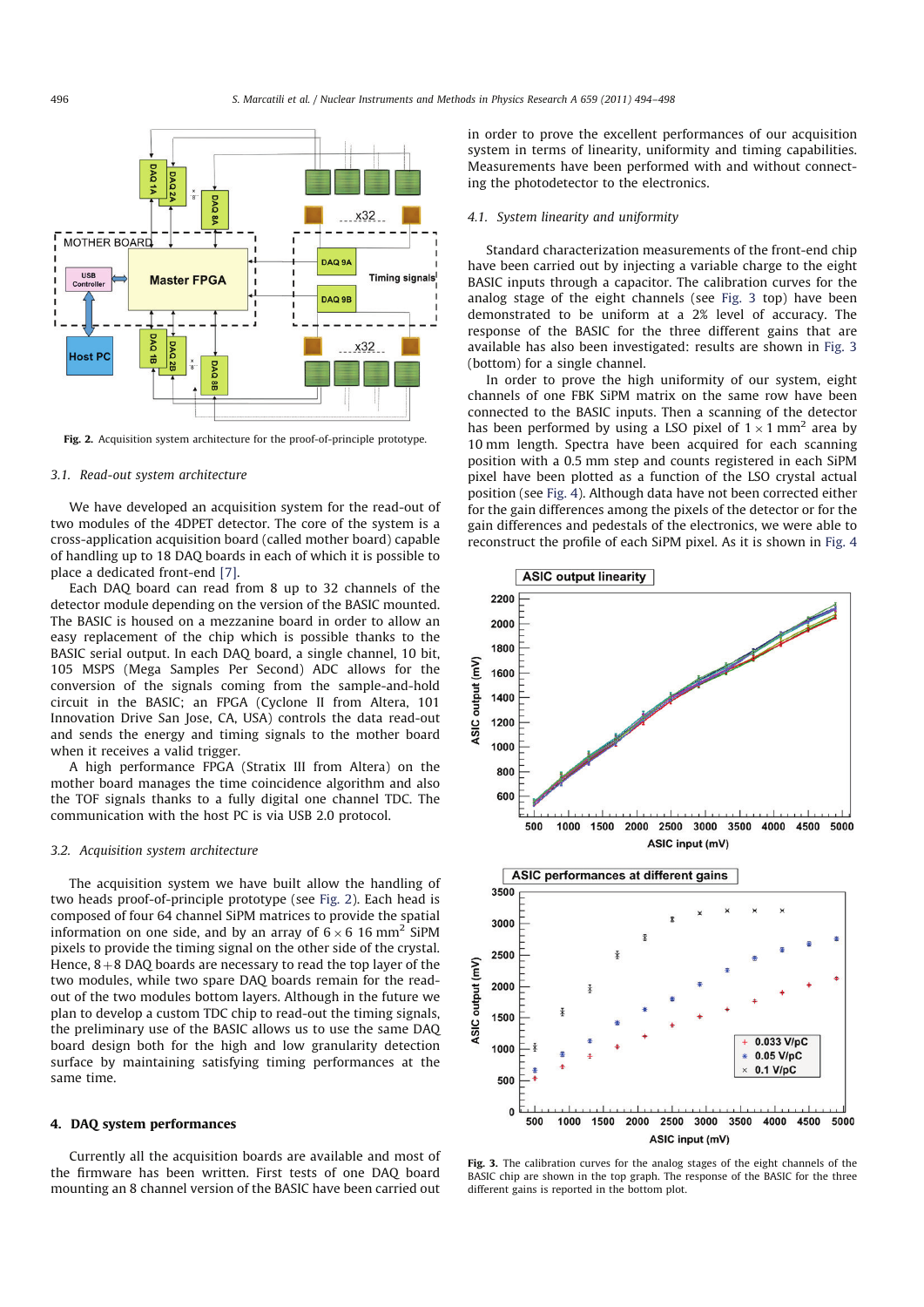

Fig. 4. Reconstructed profiles for eight channels in the same row of the SiPM matrix.



Fig. 5. The COG reconstructed crystal position is plotted versus the actual crystal position. The correspondence is linear along the whole surface of the matrix.

the response is very uniform, and the mean reconstructed pixel width is 1.5 mm, perfectly matching the SiPM matrix pitch.

By using the same measurement set-up, we also reconstructed the position of the LSO crystal with the COG (Center Of Gravity) algorithm and plotted the reconstructed positions versus the actual ones. The statistical error associated to the reconstructed position is below the point size. As it can be seen from the fit in Fig. 5, the correspondence is linear for all the crystal positions inside the SiPM matrix.

In order to test the whole acquisition chain, we have made use of a LSO crystal of  $3 \times 3 \times 10$  mm<sup>3</sup> size wrapped with teflon and coupled to a 3  $\times$  3 mm<sup>2</sup> MPPC by Hamamatsu. A <sup>22</sup>Na spectrum has been acquired with the developed DAQ system. The output of the MPPC has been split into two BASIC channels, since the dynamic range of this chip was optimized for the read-out of LSO crystals painted black and the entire signal from a wrapped scintillator was saturating the amplifier. The spectrum obtained (see Fig. 6) demonstrates that the DAQ system preserves the spectroscopy capabilities of the Silicon Photomultiplier, since its energy resolution of about 17% at 511 keV is compatible with results previously obtained without performing time coincidence [4].



Fig. 6. <sup>22</sup>Na spectrum obtained by coupling a  $3 \times 3 \times 10$  mm<sup>3</sup> LSO crystal wrapped with teflon to a  $3 \times 3$  mm<sup>2</sup> area MPPC. The signal of the SiPM has been split into two BASIC inputs. A FWHM of 17% is measured at the photopeak.



Fig. 7. Time delay distribution obtained by injecting a fixed charge at the input of two BASIC chips and measuring the arrival time of the resulting FASTOR triggers at the scope (97 ps sigma).

#### *4.2. System timing performances*

The use of the BASIC front-end as a preliminary read-out system for the low granularity detection surface designed for TOF applications imposes a constrain of few hundreds picoseconds on the chip time jitter when reading a SiPM coupled to scintillator. Hence, extensive measurements have been performed in order to determine its timing performances.

BASIC intrinsic time jitter have been evaluated by using two DAQ boards housing one BASIC chip each. A fixed charge has been injected through a capacitor at the input of one channel of each BASIC so as to measure its time jitter without considering the time-walk introduced by the detector signal dynamic. At the oscilloscope we measured the time difference between the two FASTOR trigger signals generated by each BASIC obtaining a typical time jitter of about 97 ps sigma as it is shown in Fig. 7.

Subsequently, the BASIC have been connected to the detector in order to measure the ultimate time jitter that can be achieved with the final system. At this scope we coupled two  $5 \times 5 \times 5$  mm<sup>3</sup> LSO:Ce,Ca crystals to two  $4 \times 4$  mm<sup>2</sup> MPPCs by Hamamatsu and read them out in time coincidence by using the BASIC chips both to generate the triggers and to obtain the energy signals. The